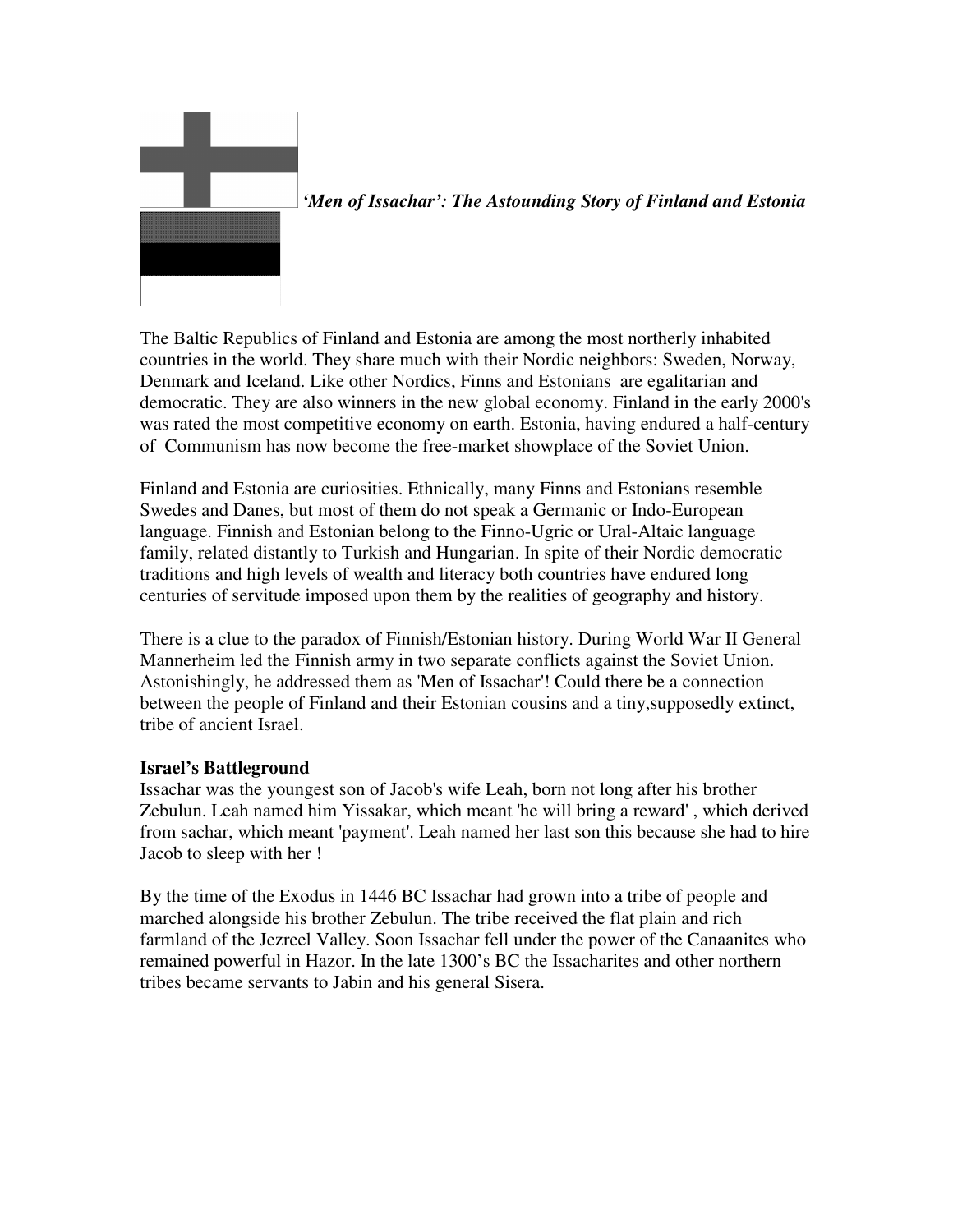

**The land of Issachar occupied the fertile Jezreel Valley** 

Issachar was to endure a troubled history: "His lovely valley was Israel's battlefield' according to Jacob's Sons , a character study of the Twelve Tribes written George Petrie. Issachar's history 'was written in letters of blood'. 's territory became Israel's battleground. Around 1290 Deborah and Barak defeated Sisera's armies by the River Kishon. Fifty years later Gideon would engage the Midianites in Issachar's valley. Over 200 years later The Philistines crushed the armies of King Saul near Mt. Gilboa. Saul killed himself in the battle and David eventually became king. Issachar not only joined Jeroboam's revolt against the House of David but fathered the short-lived dynasty of the wicked Baasha. The tribe figured strongly in the events of King Ahab's reign and that of his successor, Ahaziah. Ahab built a palace in the Valley of Jezreel not far from Mount Gilboa. He wanted to own the entire region but the vineyard of the peasant Naboth stood in the way. No amount of money could bribe this son of Issachar into giving up his land. Ahab and Jezebel had to result to political murder to displace him.

The prophet Elisha was also a son of Issachar. Elisha lived as a rich farmer where the Jordan met the brook of Beth-Shean. During his ministry he was befriended by a rich farmer and his God-fearing wife in the Valley of Shunem. When Elisha offered a favor, the Shunemite declared that he dwelled contented among his own people. Later, the man's only son was reaping and died of heat prostration. The Shunemite sought out the prophet who raised the boy from the dead.

One more major battle is not recorded but hinted at in the Book of Hosea. Israel's decisive military defeat at the hands of Tiglath-Pileser III took place in 733 BC The Assyrian chariot corps scored a knockout victory over the chariots of the upstart King Pekah. The land of Issachar became part of the Assyrian province of Magiddu. Between 733 and 720 BC the clans of Issachar were taken to Assyria and Media along with the other tribes.

#### **Issachar's Wanderings**

In the Zagros Mountains of Media a tribe known as the Asakarta or Sagartii appears not long after Israel was taken there. Much of Issachar, together with Zebulun, migrated north and east into Scythia and Central Asia. The trail led them to Afghanistan, where British geographers found the territory of Zabulistan and the River Isagaurus. Other clans of Issachar settled further to the north on the Caspian shore where Greek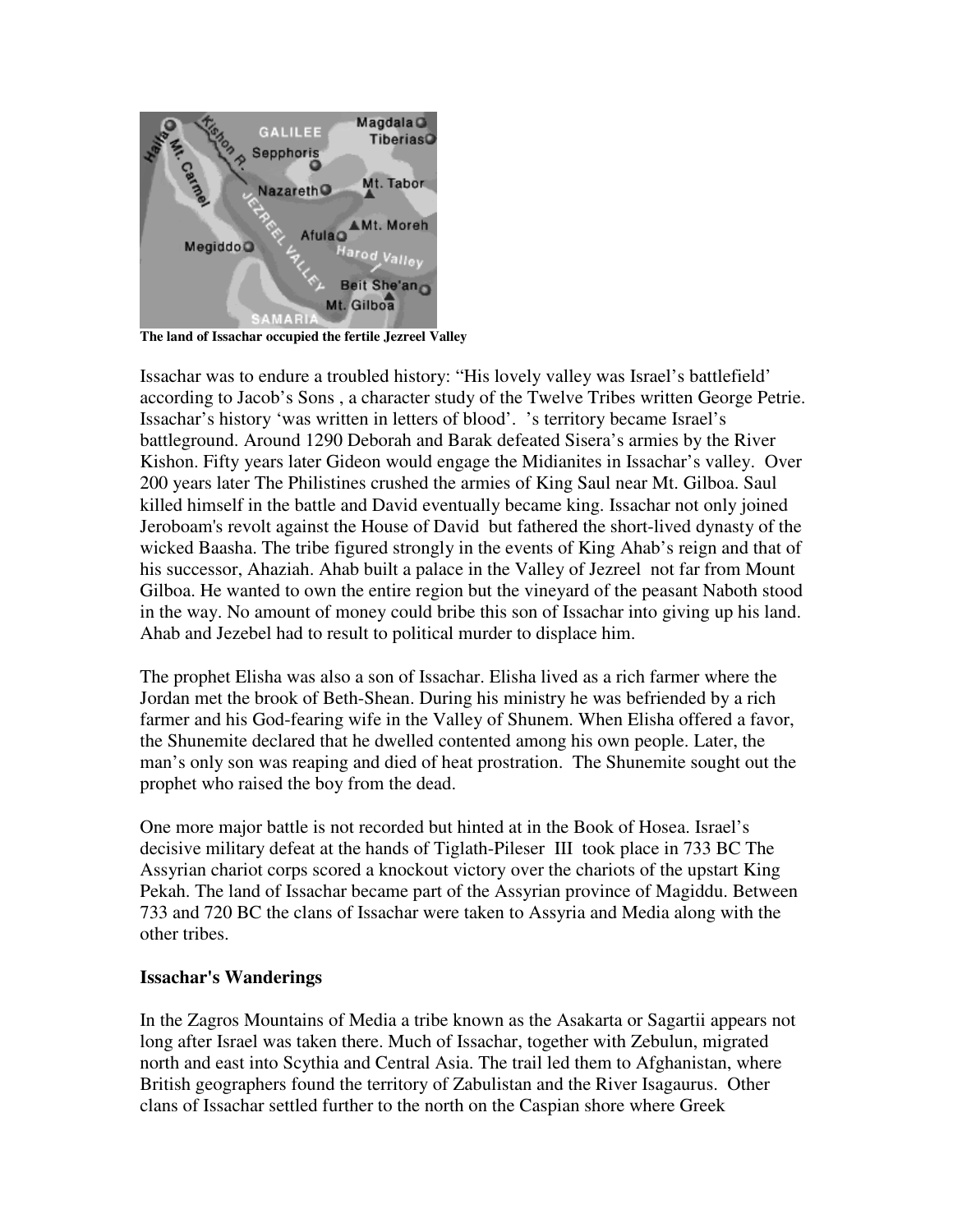geographers found the Sakaraucae. Also present east of the Caspian were the Ithaguri. In Siberia the tribe of the Abii represented the clan of Job or Iob.

Linguists found the cradle of the Finno-Ugric peoples in Central Asia, near the Rhipean or Ural Mountains. Many Bible scholars have traced the Japhetic families of Gomer to these regions. Riphath, the second son of Gomer, became the father of the original Finno-Ugric peoples. Many of these occupied Russia before the Slavic sons of Tubal and Meschech displaced them. A portion of the wandering Issacharites, though, began to mix with the Finnic peoples. Fair-haired and Nordic in appearence these children of Issachar became Finnish in language and culture. The Book of Hosea prophesied that when Israel would become estranged from God they would become 'not My people', the children of the prostitute Gomer (Hosea 1).

Issachar's first son was named Tola (Numbers 26:23). His descendants, now speaking Finnish, migrated up the Volga and left their name at Tula, not far from Moscow before moving on towards the Baltic. Tula was founded near the Tulitsa River.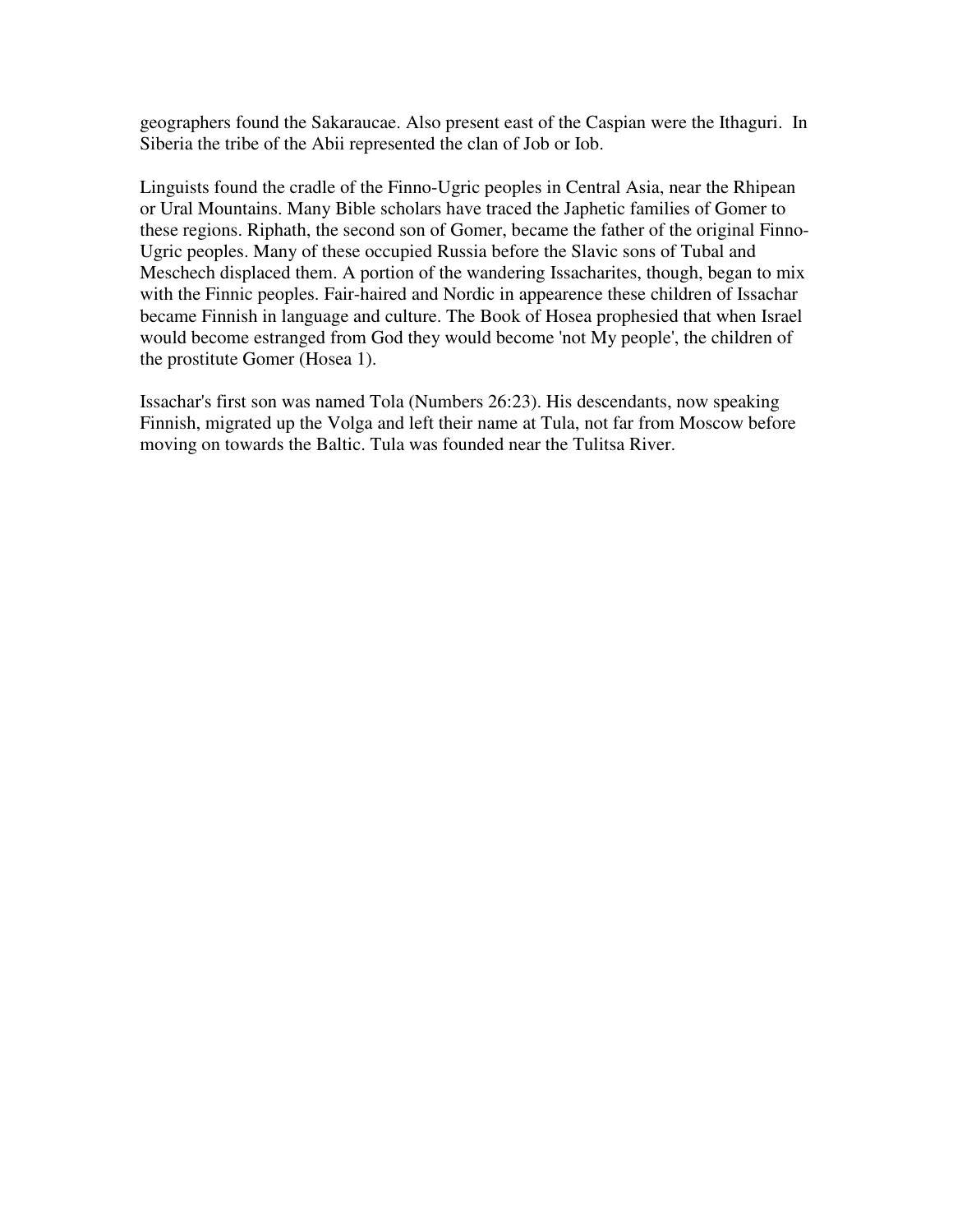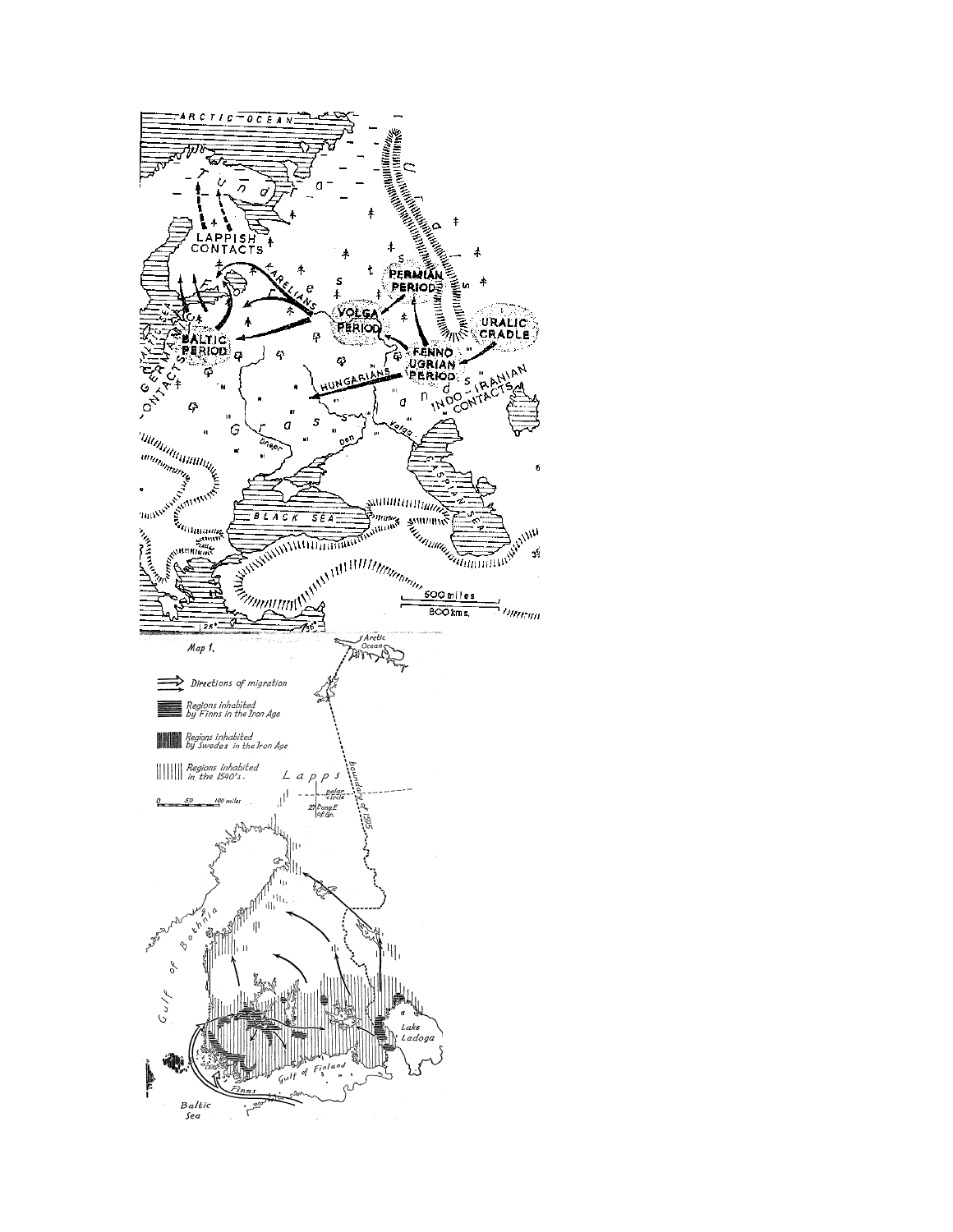**Most of the Finno-Ugric peoples descend from Riphath and Gomer , but the sons of Issachar migrated with them to the Baltic. The bulk of the Finns and Estonians are Israelite, but the Karelians are Japhetic. Descendants of Issachar settled in western Finland and Estonia (Sources: Eino Juttikala and Kauko Pirinen,** *A History of Finland***, 1974. p.13; W.R Mead,** *Finland***, 1968, p. 56)** 

Other sons of Issachar had already migrated to the Baltic. The Roman writer Tacitus in his Germania located the Fenni and the Aestii. The Fenni are the ancestors of the Lapps who were of Japhetic origin. The Aestii spoke a language akin to the British Celts. These were a rearguard of the Israelites who had long since migrated further west. The Aestii settled in the Baltic territory of Estonia where they were joined by other sons of Issachar who spoke Finno-Ugric. Estonians today call their country Estii. By the first century AD some of these were crossing the Gulf of Finland to settle around what is now Helsinki. The name Helsinki recalls the Danish settlement of Helsingfors.

Finland was settled during the late Iron Age from the time of Christ up until about AD 800. Western Finns began to move from Estonia across the Gulf of Finland Eastern Finns founded settlements on the shores of Lake Ladoga and became known as Karelians. Linguistically and ethnically these were the same people who still lived in the Russian territories. They were the sons of Riphath and Gomer. They and their spoke the eastern dialects of Finnish spoken in Russia and Siberia today. The western Finnish dialects , though were spoken in Estonia and carried into western Finland and even parts of Latvia. Those who spoke then settled on the southwestern Finnish shore and then penetrated into the lake regions of the western interior. They became known as Tavastians. According to Finnish historians Eino Juttikala and Kauko Pirinnen, the Finns were not blood relatives of the Hungarians. The Karelians and the eastern Finns tended to be round-faced and stocky like many of the eastern Slavs and other peoples descended from Japheth. The Estonians and western Finns, though, were built like the Swedes and Norwegians. Among the Finns, 'especially among the inhabitants of western Finland, there are many representatives of the "Nordic" racial type, which is characterized by a long skull and tall stature.'(Eino Juttikala and Kauko Pirinnen, *A History of Finland*, trans. Paul Sjöblom, New York, Praeger, Second Edition\, 1974, p. 7).

## **Between Two Burdens**

The first thousand years of Finnish history are almost blank. The Finnish epic, the Kalevala, describes an agricultural people not unlike those of ancient Issachar. Enduring great hardship, they sometimes prospered. The ancient sons of Issachar were assigned a rich plain of land in which they could settle and farm. They would not have to journey abroad like the sons of Zebulun. However, the regions that they would be assigned to would become battle grounds. The two biggest international battlegrounds of Europe inhabited by Israelites lay in Belgium and along the Baltic. Issachar is a strong donkey, Lying down between two burdens; He saw that rest *was* good,And that the land *was* pleasant; he bowed his shoulder to bear *a burden,* and became a band of slaves.(Gen.49:14-15, NKJV). The Finns and the Estonians migrated into a flat and rich plain to the west of which lay Germany and Sweden and the east of which lay Russia. Even during the Iron Age, Finnish peasants were being carried away as slaves into Novgorod, which became Russia. In the 1200's Swedish knights conquered western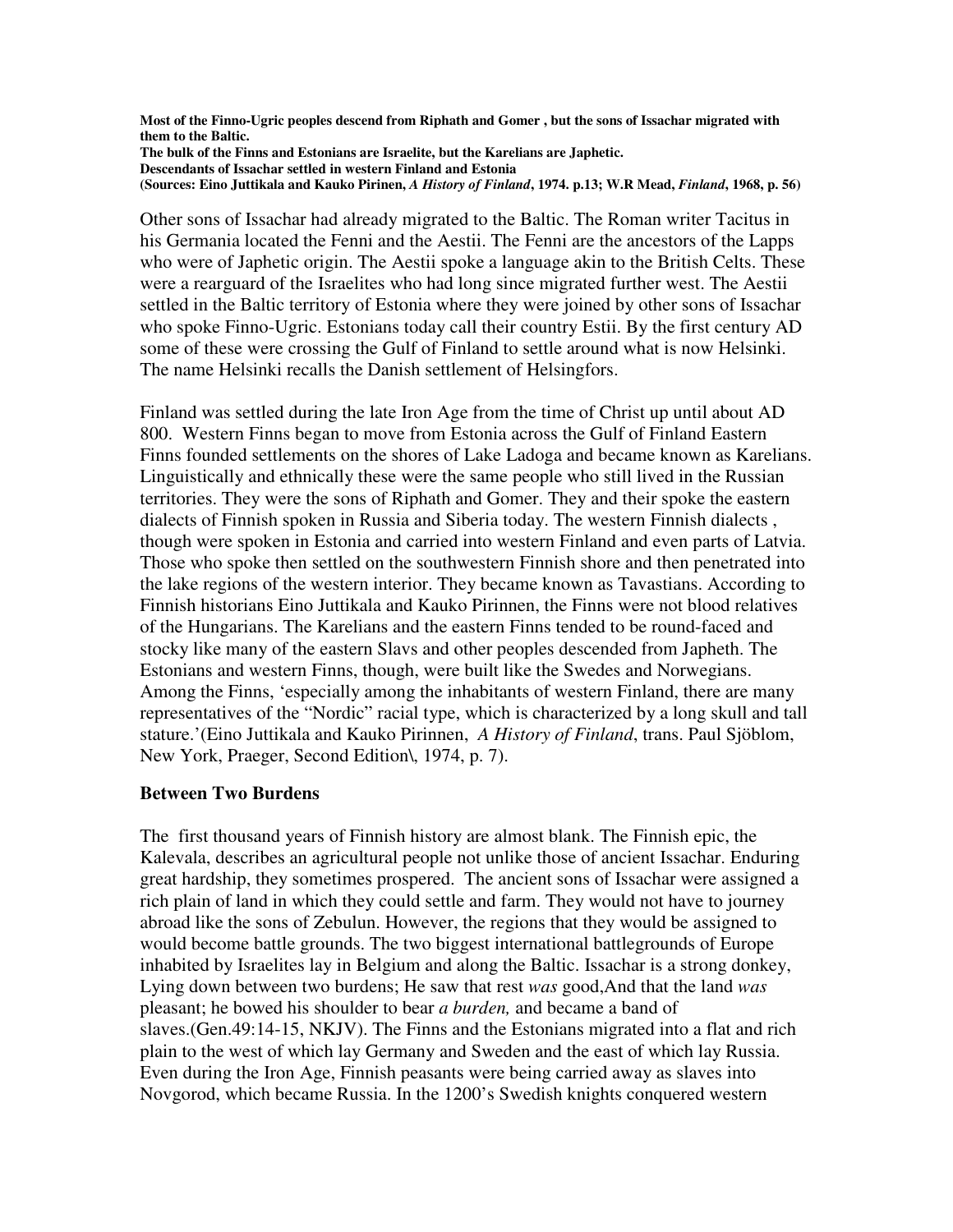Finland and German knights conquered Estonia. By 1300 western Finland was part of the Swedish empire. The Karelians were taken over by Novgorod.

The Finns and Estonians were truly between two burdens and this would greatly shape their history. Finnish poet Uuno Kailas expressed Finland's historic dilemma:

'Like a chasm runs the border, In front, Asia the East; In Back, Europe, the West; Like a sentry, I stand guard. ', (Eric Solsten and Sandra W. Meditz, eds., *Finland: A Country Study*, Washington, DC, Library of Congress, 1990, p. 40).

 The western Finns became part of the Swedish empire. Many of them began to speak Swedish. Sweden was also part of the House of Israel descended mostly from Naphtali and prophesied to rule an empire stretching around a lake or an inland sea. Finland and later Estonia became the heart of that empire. From Sweden Finland inherited western traditions and eventually the Lutheran Reformation. On the other hand many Finns died in Swedish wars. Estonia, meanwhile, became the battleground between the German Teutonic Knights and the rising power of Muscovy. In the 1600's it also fell under the Swedish flag, but after 1721, Peter the Great took Estonia into the Russian Empire. Peter also conquered Finland but returned it to Sweden for another ninety years.

While most of the Israelite tribes elsewhere began to prosper and move towards freedom, Estonia sank into a serfdom that lasted well into the nineteenth century. In 1809 Sweden ceded Finland to Russia. Both nations of Issachar were now under Russian rule. As a Grand Duchy, Finland enjoyed many freedoms and even had her own laws and parliament. Under Nicholas II, however, ultranationalists attempted to Russify both Finns and Estonians. In World War I the German army advanced into Estonia. The Russian Revolution and Civil War was fought on Finnish soil. Finland proclaimed her independence in 1918. Communist forces, strong in Karelia, sought Soviet backing. The Finnish right enlisted German help to defeat them. Finland became an independent country for the first time in 700 years!

Estonia also became an independent republic in 1919. During the 1920's both Finland and Estonia became democracies. Finland was the only country to repay its war debts to the United States. During the depression, Lithuania and Latvia became dictatorships, but Estonia retained more freedom. Her chief export was oil extracted from shale. These were some of the 'hidden treasures of the sand' described in Deuteronomy 33:19.

World War II was to bring terrible ordeals to both Finland and Estonia. The two burdens on either side became ever more heavy. In 1939 Nazi Germany and Soviet Russia divided Eastern Europe and modern Issachar landed in the Soviet sphere. Stalin demanded much of Karelia and a naval base agt the mouth of the Gulf of Finland. Finland refused his demands and endured a six-week war with the USSR. She retained her independence. Estonia did not. Stalin annexed the three Baltic Republics and imposed both Russification and Communism on the Estonian people. Once again, Issachar 'bowed his shoulder to bear ,and became a slave at forced labor' (Genesis 49:15).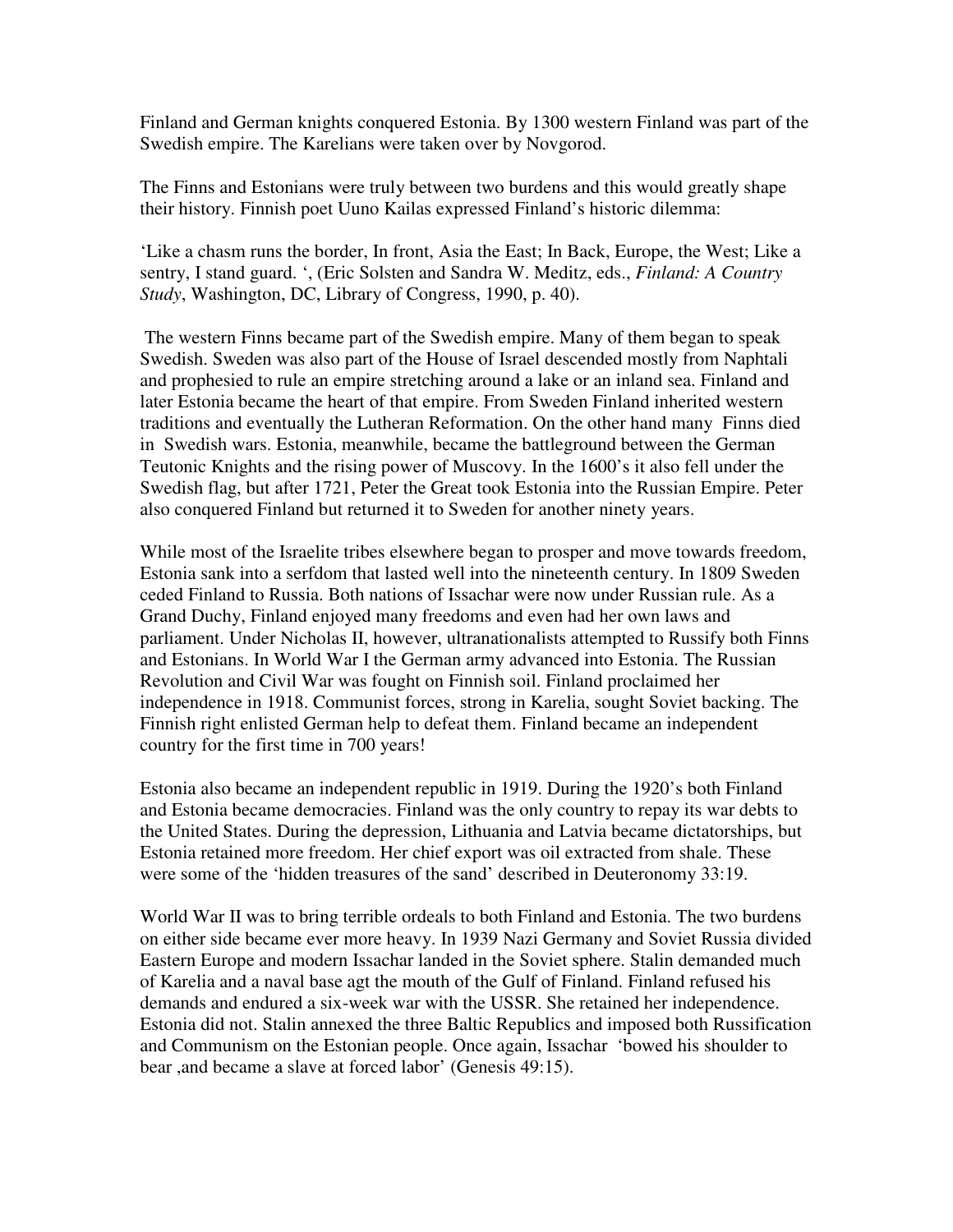Fearful of Soviet domination, Finland joined the Axis and fought on the side of Nazi Germany. It was during this Continuation War that Marshal Mannerheim, Finland's Supreme Military Commander, addressed his country men as 'Men of Issachar'. During this time, however, Mannerheim refused to cooperate in the Holocaust against the children of Judah. Antisemitism in Finland has always been virtually nonexistent. Mannerheim warned Hitler that if he deported one Jew from Finland, Finland would leave the Axis. By 1944 the Red Army smashed Finnish resistance. Stalin was shrewd enough, though, not to wage a war of conquest against Finland.

Estonia endured far greater suffering than Finland. A large portion of the population held evangelical beliefs but antisemitism was a lot stronger than in Finland. Already under Soviet rule, Estonia lay right in the path of Hitler's drive on Leningrad. Estonia became part of Alfred Rosenberg's Baltic New Order until 1944 when the Red Army reimposed Stalinism. Caught in the worst war between the two worst dictatorships in history, Estonia lost one-third of her people.

For the next forty years Estonia endured as the Estonian Soviet Socialist Republic. Finland fared much better, but still remained a 'servant unto tribute ' as an independent satellite. Finland paid the USSR \$300m in tribute and clung to a precarious neutrality under the shadow of the Russian bear. All major foreign policy and even some domestic ones were subject to Moscow's veto. "Finlandization' became a byword for having to endure under the shadow of Russian influence.

## **Issachar's Blessings**

A new phase opened beginning in 1991 with the collapse of the Soviet Union. Estonia once again became an independent republic. Finland continued to pursue close economic ties with Russia but was freer to chart her own course. Both Finland and Estonia joined the European Union.

According to Deuteronomy 33 :19 Issachar was to rejoice in his tents and draw out the hidden treasures of the sand. Tents are a symbol of sovereignty and independence. No Israelite nations have rejoiced more in their hard-won independence than Finland and Estonia. 'Tents' of course also can signify dwellings and buildings. The Finns have excelled and distinguished themselves in the realm of modern architecture.



**The work of Finnish architects such as Alvar Aalto and Eero Saarinen is renowned the world over .** 

Issachar was to mine treasures hidden in the sand. One of these treasures, of course is glass, and the Finnish glass industry has been renowned for over a century.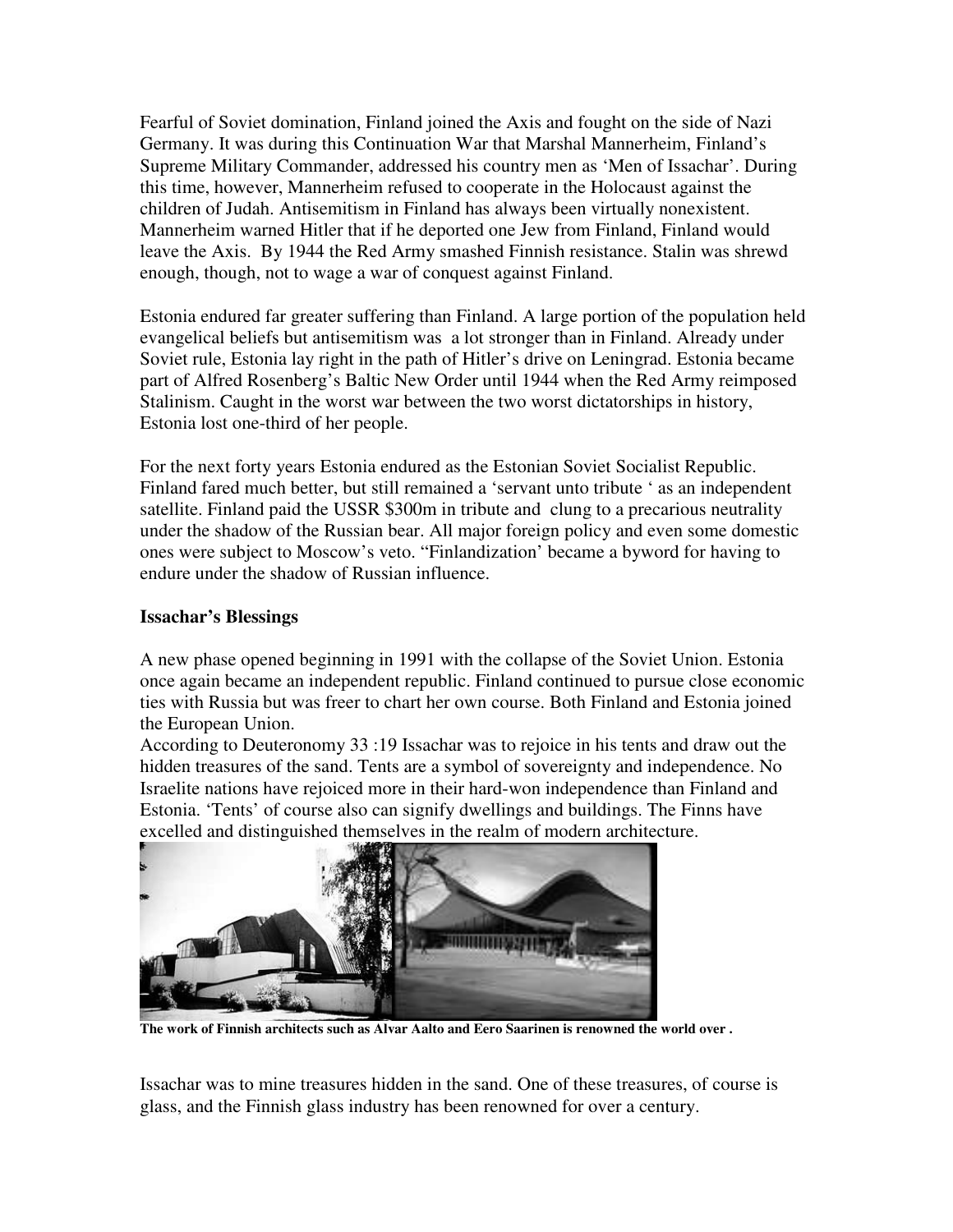

Estonia, meanwhile, was to become a leading miner of shale oil:



**Oil shale deposits formed an important part of Estonia's economy.** 

Finland is now one of the world's big economic success stories. Once a mere supplier of pulp and paper, she began to dominate the leading edge of mobile telecommunications in the 1990's. Nokia now accounts for sixty percent of the shares on the Helsinki Stock exchange. Its handsets, mobile phones and fiber-optic systems dominate the European Union and much of the global market in m-commerce. Issachar was prophesied to mine treasures hidden in the sand. This includes glassware, fiber optics and silicon chips. Estonia is the most successful of the former Soviet Republics. No sooner had she won her freedom from the Communist yoke that she linked up with Finland as a major source of Finnish high-tech investment.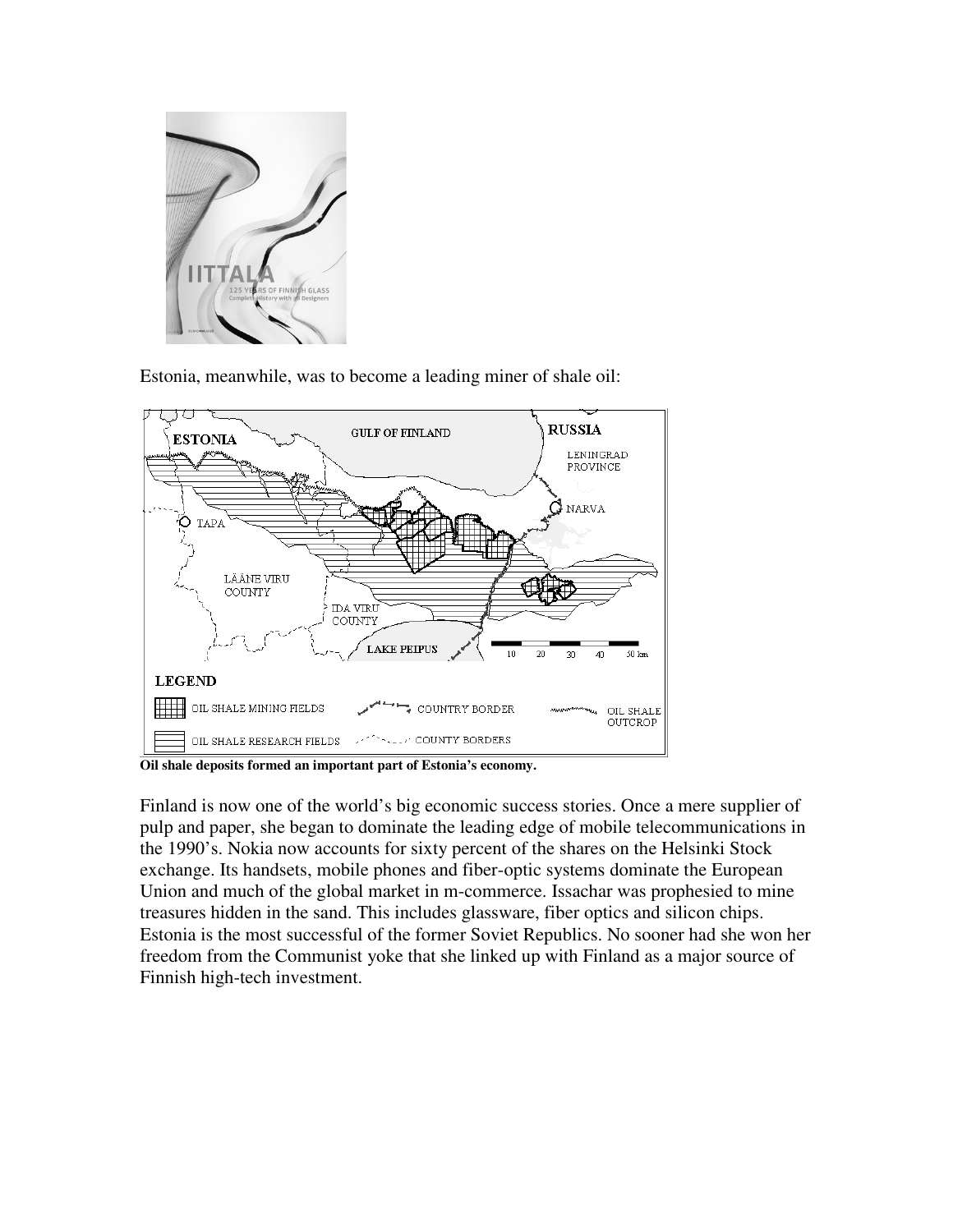

**Nokia handset. and the Linux operating system designed by Dr.Linus Torvalds a Swedish-speaking Finn. During the 1990's Finland dominated the world in high-tech mobile commerce. Silicon chips and fiber optics are the latest form of Issachar's treasures from the sand. The men of Issachar would also have 'understanding of the times'.** 

Even Finland's distinction in high technology is included in Issachar's blessing. In I Chronicles 12: 32 the men of Issachar were praised for their understanding of the times in which they lived. The Jamieson, Fawcett and Brown Commentary remarks on this verse that Jewish tradition described the men of Issachar as 'eminent for their acquirements in astronomical and physical science….' Men of Issachar have been on the cutting edge of information technology. The Nokia Corporation under Jorma Olilla led the world into mobile phone commerce , which Olilla , who holds several university degrees, recognized as the wave of the future. His countryman, Dr. Linus Torvalds, pioneered the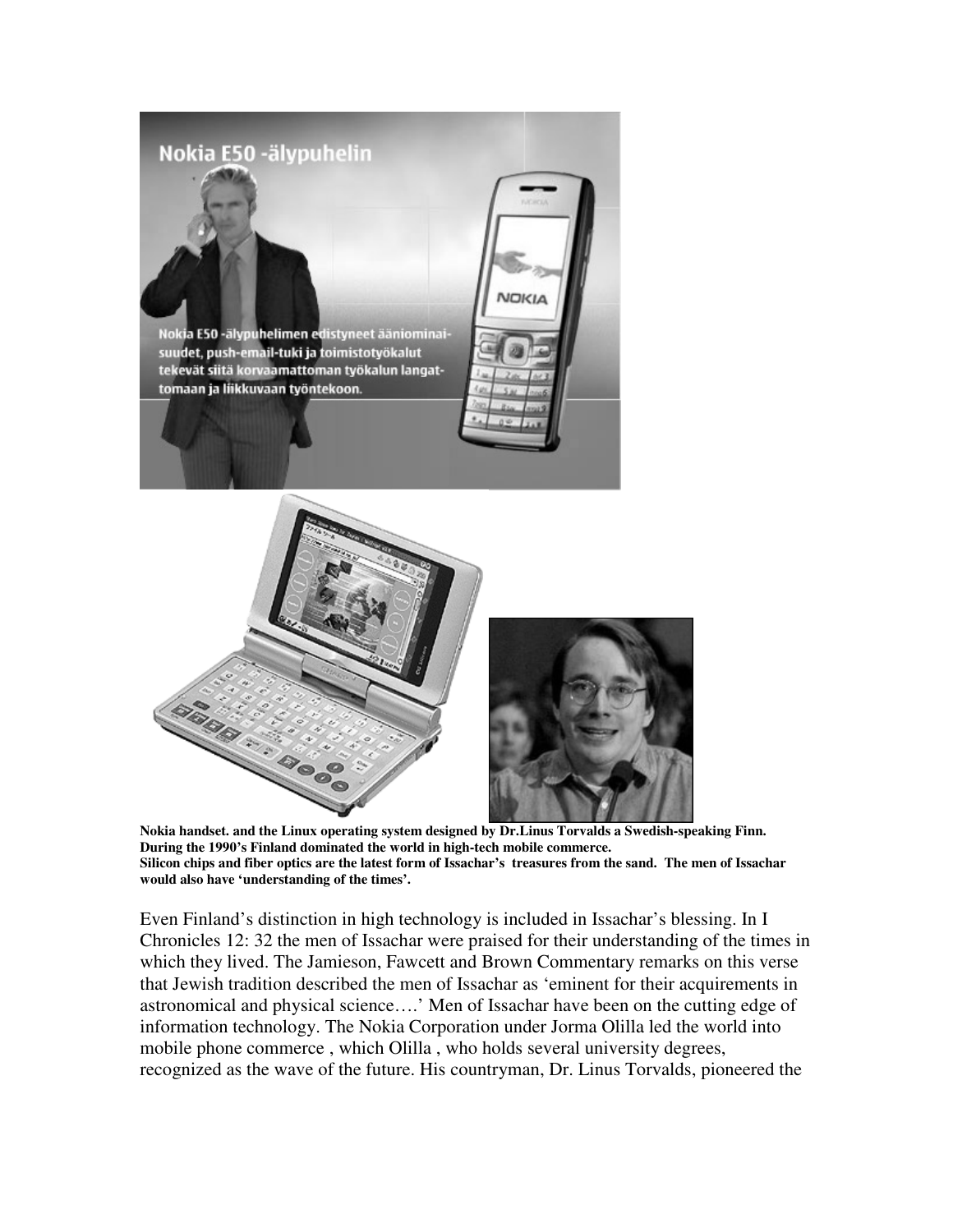Linux operating system which is being adopted in the European Union and which threatens to dethrone the dominance of the America's Microsoft.

# **The Testament of Issachar and the Finnish Character**

In 'The Testament of Issachar' first set down around 200 BC, Jewish writers painted a portrait of the tribal patriarch on his deathbed.

Issachar reviews his life story before before his sons Tola, Phuvah, Job or Jashub and Shimron and their families. He has lived 126 years of great hardship. He has been upright, slow to speak and slow to become angry. 'I was not a busybody in my doings, nor malicious and slanderous against my neighbour. I never spoke against any one, nor did I censure the life of any man, but walked in the simplicity of my eyes.' (Testament of Issachar, § 3) Unlike Reuben or Judah, Issachar was not a womanizer, but remained faithful to his Joktanite wife, Arida all his life.

He married at age 35 and has remained faithful to his wife all their days. Tradition says Issachar married Aridah of the line of Jobab son of Joktan. Issachar became a farmer and God prospered his efforts 10,000 fold. Issachar was generous and egalitarian. He shared his wealth, the good things of the earth, with all the poor and oppressed and was singleminded in doing so: 'on every poor man and every one in distress I bestowed the good things of the earth in simplicity of heart.' (Ibid.)

 Issachar wasn't a hustler like Manasseh, Gad, Judah or his brother Zebulun. Though he worked hard and prospered he frowned upon acquisition for its own sake. Modesty was very important to Issachar. He had little taste for ostentatious luxury or trendy clothing:

'The simple coveteth not gold, defraudeth not his neighbour, longeth not after manifold dainties, delighteth not in varied apparel, doth not picture to himself to live a long life, but only waiteth for the will of God, and the spirits of error have no power against him.'(Ibid., §4).

As he was dying, Issachar admonished his sons and daughters and their sons and daughters to avoid sexual immorality, envy, and to have empathy and compassion for the poor and the weak. They were also to obey and show kindness to Judah and Levi. He warned his family that in the last times, in the far future, they would forsake his example, leave the land, adhere to insatiable desire and wicked devices and eventually serve their enemies.

The portrait of Issachar that emerges is of a quiet, peaceful, modest tribe of people. They are attached to their land, are not particularly talkative, not excessively money-minded. The Issacharites will be a very tough and stoical people, able to endure great suffering and hardship without complaining. Of all the peoples of Israel, the traits of Issachar fit the Finns and Estonians the best.

Finnish choreographer Tero Saarinen told Jack Anderson of *The New York Times* that "We are reluctant to promote ourselves, Finland's geographical isolation has fostered a